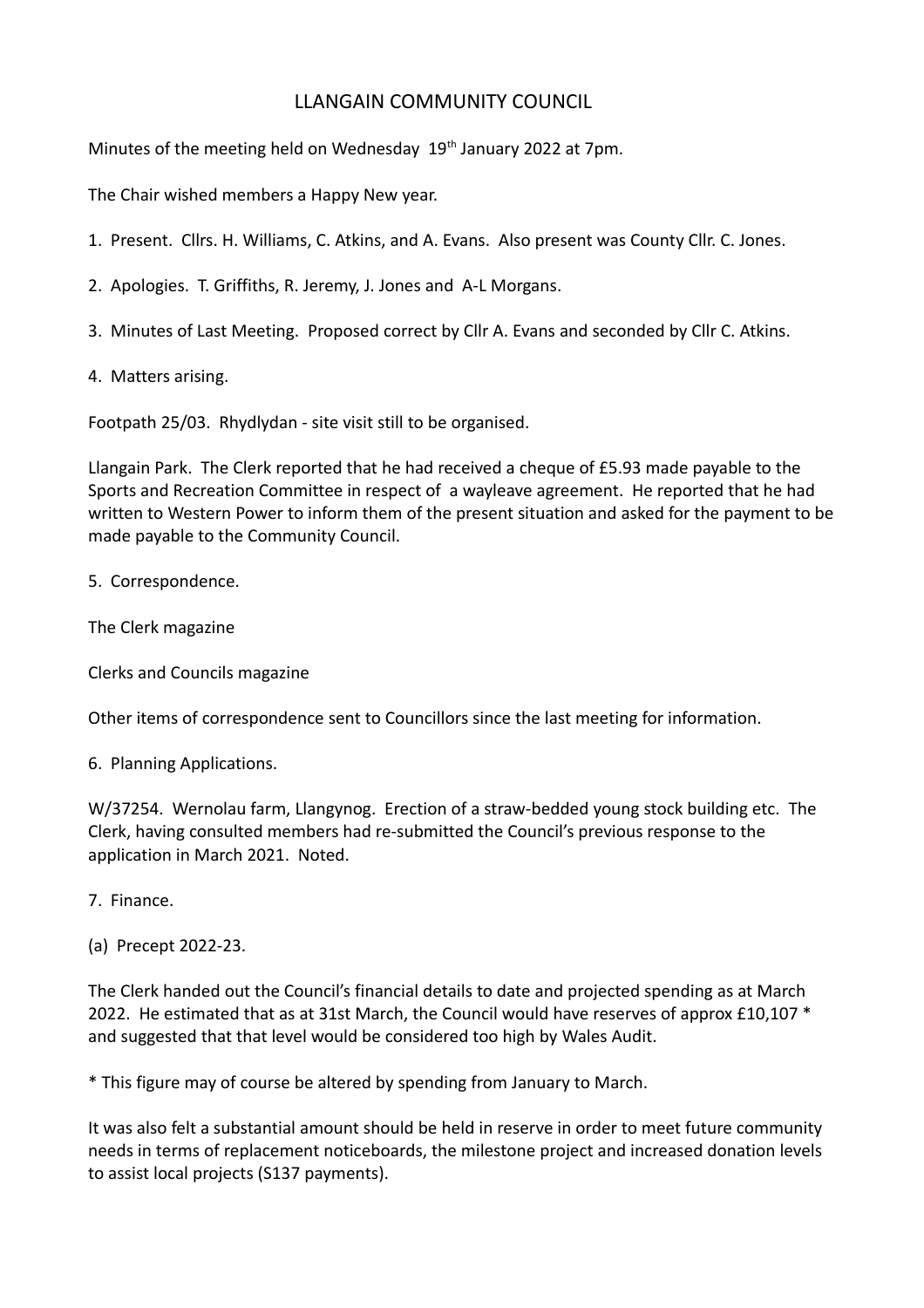The spending for 2022/23 is estimated to be £10,320 and the Clerk gave spending options to keep the reserves as at now, and to reduce them to various levels and its effect on community rates. **After discussion, it was resolved to reduce the current level of community rate, being £35.36 to £34.69, a reduction of 0.67p for band D properties. This would also reduce the level of reserves by £500. It was also resolved that all additional spending beyond the precepted figure be met from Reserves.** 

(b) Approval of Payments.

I. Griffiths 662.88 Clerk's salary/expenses x 2 Llwyndu Farm 50.00 Christmas Tree SLCC 98.00 Subscription (c) Donations. Llangain School 400 Smyrna Chapel 300 Memorial Hall 500 Bowls Club 150 Gardening Club 150 Air Ambulance 150 Carmarthen YFC 100 Urdd Eisteddfod 150 Llangain Players 150 British Legion 25 (already given)

Note. All payments above budget vired from Reserves.

8. County Councillor's Report. See attached below.

9. New or Any other Business.

Total 2075

Damage to Church Road. Reported.

The Clerk reported that he had formulated an advert for the post of Clerk to the Community Council and had sent it to One Voice Wales for the attention of other Community Clerks. He is awaiting further information from Carmarthen Journal.

Next meeting. Wednesday, 16 March, 2022 at 7pm.